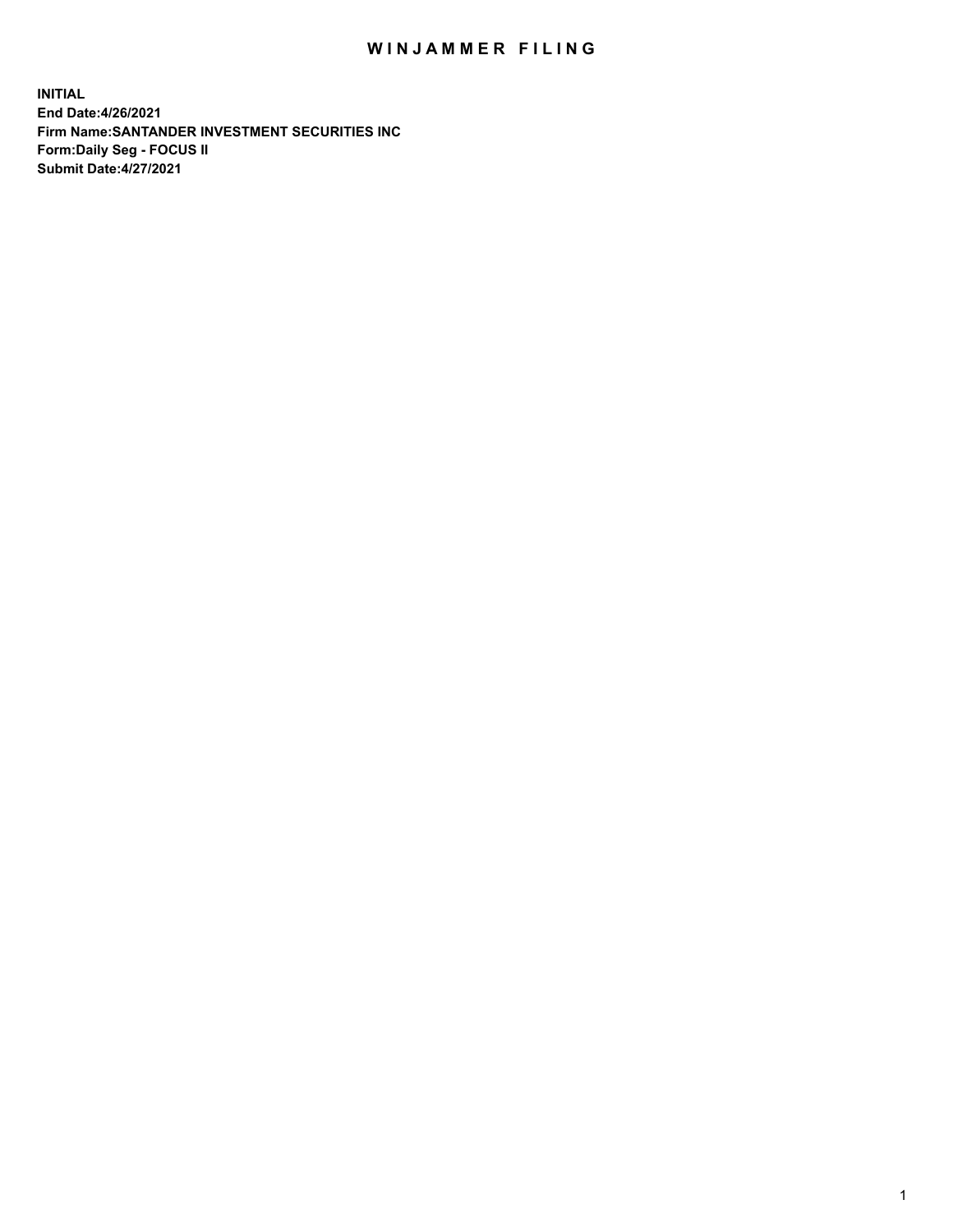**INITIAL End Date:4/26/2021 Firm Name:SANTANDER INVESTMENT SECURITIES INC Form:Daily Seg - FOCUS II Submit Date:4/27/2021 Daily Segregation - Cover Page**

| , ocgicgation - oover rage                                                                                                                                                                                                                                                                                                                                                         |                                                                                    |
|------------------------------------------------------------------------------------------------------------------------------------------------------------------------------------------------------------------------------------------------------------------------------------------------------------------------------------------------------------------------------------|------------------------------------------------------------------------------------|
| Name of Company                                                                                                                                                                                                                                                                                                                                                                    | <b>SANTANDER INVESTMENT</b><br><b>SECURITIES INC</b>                               |
| <b>Contact Name</b>                                                                                                                                                                                                                                                                                                                                                                | <b>Felix Munoz</b>                                                                 |
| <b>Contact Phone Number</b>                                                                                                                                                                                                                                                                                                                                                        | (212) 407-4594                                                                     |
| <b>Contact Email Address</b>                                                                                                                                                                                                                                                                                                                                                       | felix.munoz@santander.us                                                           |
| FCM's Customer Segregated Funds Residual Interest Target (choose one):<br>a. Minimum dollar amount: ; or<br>b. Minimum percentage of customer segregated funds required:% ; or<br>c. Dollar amount range between: and; or                                                                                                                                                          | 70,000,000<br>$\underline{\mathbf{0}}$<br>0 <sub>0</sub>                           |
| d. Percentage range of customer segregated funds required between: % and %.<br>FCM's Customer Secured Amount Funds Residual Interest Target (choose one):<br>a. Minimum dollar amount: ; or<br>b. Minimum percentage of customer secured funds required:%; or<br>c. Dollar amount range between: and; or<br>d. Percentage range of customer secured funds required between:% and%. | 0 <sub>0</sub><br>$\frac{0}{0}$<br>$\underline{0} \underline{0}$<br>0 <sub>0</sub> |
| FCM's Cleared Swaps Customer Collateral Residual Interest Target (choose one):<br>a. Minimum dollar amount: ; or<br>b. Minimum percentage of cleared swaps customer collateral required:% ; or<br>c. Dollar amount range between: and; or<br>d. Percentage range of cleared swaps customer collateral required between:% and%.                                                     | $\frac{0}{0}$<br>$\underline{0} \underline{0}$<br>0 <sub>0</sub>                   |

Attach supporting documents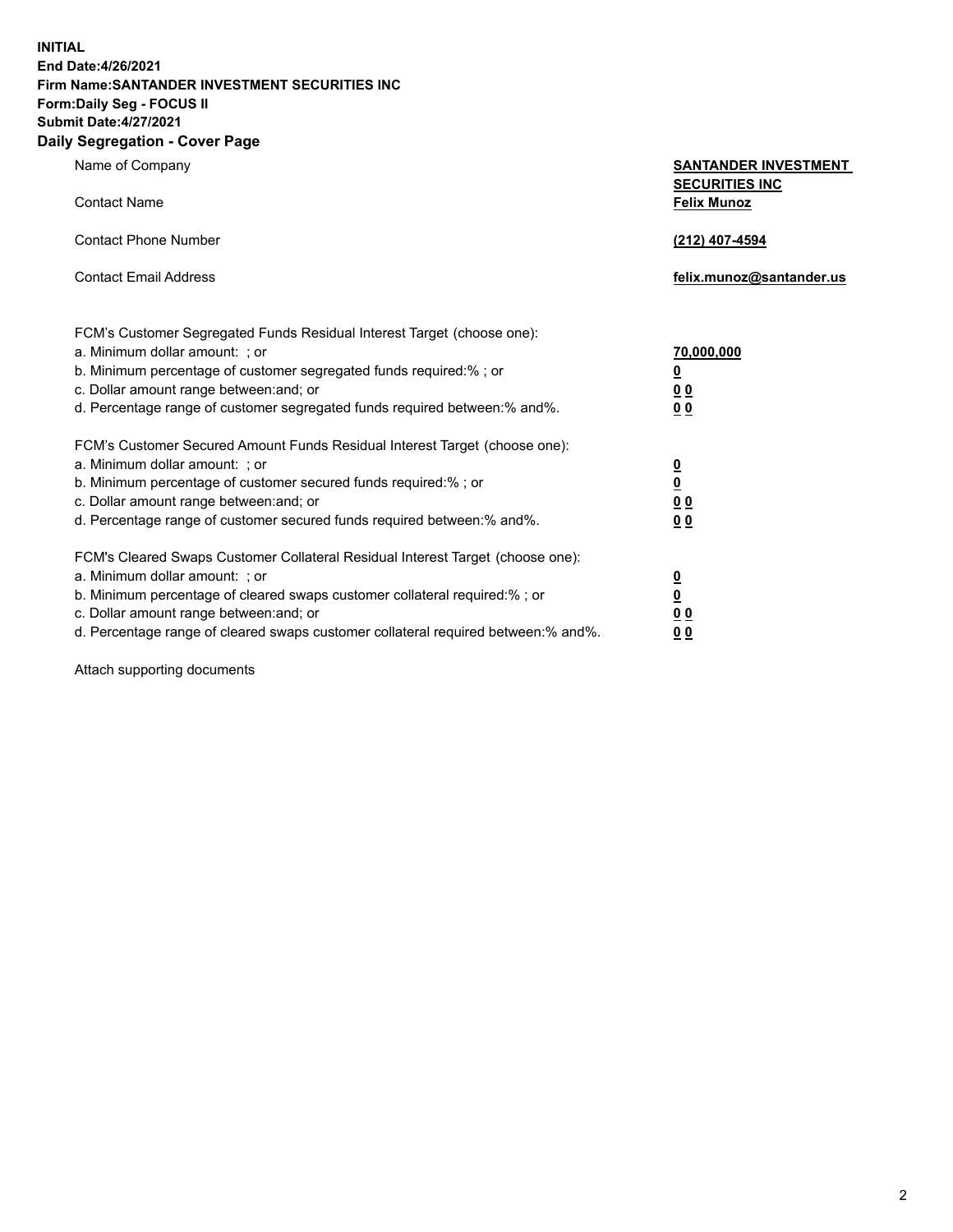## **INITIAL End Date:4/26/2021 Firm Name:SANTANDER INVESTMENT SECURITIES INC Form:Daily Seg - FOCUS II Submit Date:4/27/2021 Daily Segregation - Secured Amounts**

|          | Foreign Futures and Foreign Options Secured Amounts                                         |                   |
|----------|---------------------------------------------------------------------------------------------|-------------------|
|          | Amount required to be set aside pursuant to law, rule or regulation of a foreign            | $0$ [7305]        |
|          | government or a rule of a self-regulatory organization authorized thereunder                |                   |
| 1.       | Net ledger balance - Foreign Futures and Foreign Option Trading - All Customers             |                   |
|          | A. Cash                                                                                     | $0$ [7315]        |
|          | B. Securities (at market)                                                                   | $0$ [7317]        |
| 2.       | Net unrealized profit (loss) in open futures contracts traded on a foreign board of trade   | $0$ [7325]        |
| 3.       | Exchange traded options                                                                     |                   |
|          | a. Market value of open option contracts purchased on a foreign board of trade              | $0$ [7335]        |
|          | b. Market value of open contracts granted (sold) on a foreign board of trade                | $0$ [7337]        |
| 4.       | Net equity (deficit) (add lines 1. 2. and 3.)                                               | $0$ [7345]        |
| 5.       | Account liquidating to a deficit and account with a debit balances - gross amount           | $0$ [7351]        |
|          | Less: amount offset by customer owned securities                                            | 0 [7352] 0 [7354] |
| 6.       | Amount required to be set aside as the secured amount - Net Liquidating Equity              | $0$ [7355]        |
|          | Method (add lines 4 and 5)                                                                  |                   |
| 7.       | Greater of amount required to be set aside pursuant to foreign jurisdiction (above) or line | $0$ [7360]        |
|          | 6.                                                                                          |                   |
|          | FUNDS DEPOSITED IN SEPARATE REGULATION 30.7 ACCOUNTS                                        |                   |
| 1.       | Cash in banks                                                                               |                   |
|          | A. Banks located in the United States                                                       | $0$ [7500]        |
|          | B. Other banks qualified under Regulation 30.7                                              | 0 [7520] 0 [7530] |
| 2.       | Securities                                                                                  |                   |
|          | A. In safekeeping with banks located in the United States                                   | $0$ [7540]        |
|          | B. In safekeeping with other banks qualified under Regulation 30.7                          | 0 [7560] 0 [7570] |
| 3.       | Equities with registered futures commission merchants                                       |                   |
|          | A. Cash                                                                                     | $0$ [7580]        |
|          | <b>B.</b> Securities                                                                        | $0$ [7590]        |
|          | C. Unrealized gain (loss) on open futures contracts                                         | $0$ [7600]        |
|          | D. Value of long option contracts                                                           | $0$ [7610]        |
|          | E. Value of short option contracts                                                          | 0 [7615] 0 [7620] |
| 4.       | Amounts held by clearing organizations of foreign boards of trade                           |                   |
|          | A. Cash                                                                                     | $0$ [7640]        |
|          | <b>B.</b> Securities                                                                        | $0$ [7650]        |
|          | C. Amount due to (from) clearing organization - daily variation                             | $0$ [7660]        |
|          | D. Value of long option contracts                                                           | $0$ [7670]        |
|          | E. Value of short option contracts                                                          | 0 [7675] 0 [7680] |
| 5.       | Amounts held by members of foreign boards of trade                                          |                   |
|          | A. Cash                                                                                     | $0$ [7700]        |
|          | <b>B.</b> Securities                                                                        | $0$ [7710]        |
|          | C. Unrealized gain (loss) on open futures contracts                                         | $0$ [7720]        |
|          |                                                                                             |                   |
|          | D. Value of long option contracts                                                           | $0$ [7730]        |
|          | E. Value of short option contracts                                                          | 0 [7735] 0 [7740] |
| 6.<br>7. | Amounts with other depositories designated by a foreign board of trade                      | $0$ [7760]        |
|          | Segregated funds on hand                                                                    | $0$ [7765]        |
| 8.       | Total funds in separate section 30.7 accounts                                               | $0$ [7770]        |
| 9.       | Excess (deficiency) Set Aside for Secured Amount (subtract line 7 Secured Statement         | $0$ [7380]        |
|          | Page 1 from Line 8)                                                                         |                   |
| 10.      | Management Target Amount for Excess funds in separate section 30.7 accounts                 | $0$ [7780]        |
| 11.      | Excess (deficiency) funds in separate 30.7 accounts over (under) Management Target          | $0$ [7785]        |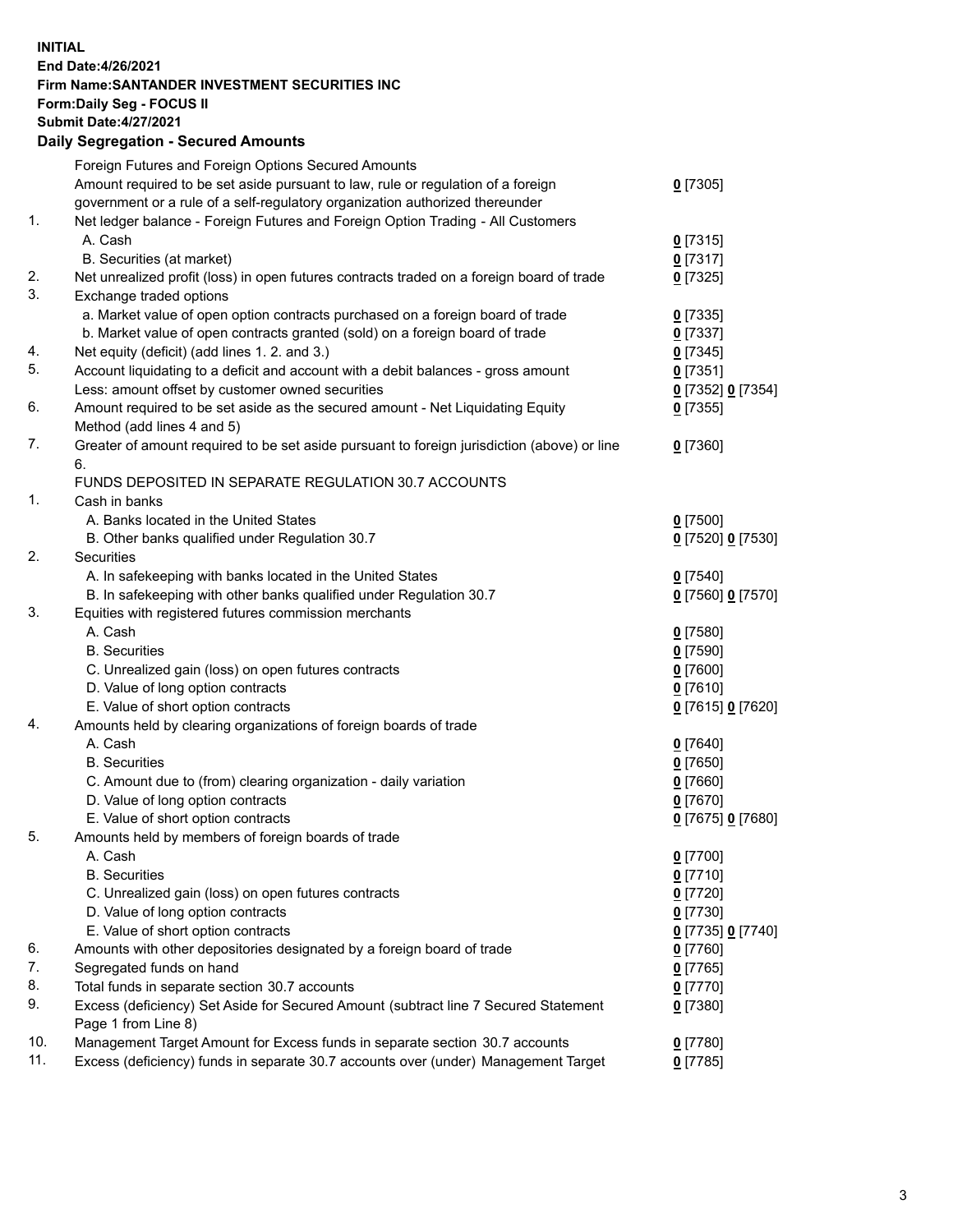| <b>INITIAL</b> |                                                                                                                                            |                      |
|----------------|--------------------------------------------------------------------------------------------------------------------------------------------|----------------------|
|                | End Date: 4/26/2021                                                                                                                        |                      |
|                | <b>Firm Name: SANTANDER INVESTMENT SECURITIES INC</b>                                                                                      |                      |
|                | Form: Daily Seg - FOCUS II                                                                                                                 |                      |
|                | <b>Submit Date:4/27/2021</b>                                                                                                               |                      |
|                | Daily Segregation - Segregation Statement                                                                                                  |                      |
|                | SEGREGATION REQUIREMENTS(Section 4d(2) of the CEAct)                                                                                       |                      |
| 1.             | Net ledger balance                                                                                                                         |                      |
|                | A. Cash                                                                                                                                    | 1,209,971,039 [7010] |
|                | B. Securities (at market)                                                                                                                  | $0$ [7020]           |
| 2.             | Net unrealized profit (loss) in open futures contracts traded on a contract market                                                         | 707,303,349 [7030]   |
| 3.             | Exchange traded options                                                                                                                    |                      |
|                | A. Add market value of open option contracts purchased on a contract market                                                                | 47,544,780 [7032]    |
|                | B. Deduct market value of open option contracts granted (sold) on a contract market                                                        | -43,369,900 [7033]   |
| 4.             | Net equity (deficit) (add lines 1, 2 and 3)                                                                                                | 1,921,449,268 [7040] |
| 5.             | Accounts liquidating to a deficit and accounts with                                                                                        |                      |
|                | debit balances - gross amount                                                                                                              | $0$ [7045]           |
|                | Less: amount offset by customer securities                                                                                                 | 0 [7047] 0 [7050]    |
| 6.             | Amount required to be segregated (add lines 4 and 5)                                                                                       | 1,921,449,268 [7060] |
|                | FUNDS IN SEGREGATED ACCOUNTS                                                                                                               |                      |
| 7.             | Deposited in segregated funds bank accounts                                                                                                |                      |
|                | A. Cash                                                                                                                                    | 327,294,641 [7070]   |
|                | B. Securities representing investments of customers' funds (at market)                                                                     | $0$ [7080]           |
|                | C. Securities held for particular customers or option customers in lieu of cash (at                                                        | $0$ [7090]           |
|                | market)                                                                                                                                    |                      |
| 8.             | Margins on deposit with derivatives clearing organizations of contract markets                                                             |                      |
|                | A. Cash                                                                                                                                    | 1,655,398,584 [7100] |
|                | B. Securities representing investments of customers' funds (at market)                                                                     | $0$ [7110]           |
|                | C. Securities held for particular customers or option customers in lieu of cash (at                                                        | $0$ [7120]           |
|                | market)                                                                                                                                    |                      |
| 9.             | Net settlement from (to) derivatives clearing organizations of contract markets                                                            | 7,069,500 [7130]     |
| 10.            | Exchange traded options                                                                                                                    |                      |
|                | A. Value of open long option contracts                                                                                                     | 47,544,780 [7132]    |
|                | B. Value of open short option contracts                                                                                                    | -43,369,900 [7133]   |
| 11.            | Net equities with other FCMs                                                                                                               |                      |
|                | A. Net liquidating equity                                                                                                                  | $0$ [7140]           |
|                | B. Securities representing investments of customers' funds (at market)                                                                     | $0$ [7160]           |
|                | C. Securities held for particular customers or option customers in lieu of cash (at                                                        | $0$ [7170]           |
|                | market)                                                                                                                                    |                      |
| 12.<br>13.     | Segregated funds on hand                                                                                                                   | $0$ [7150]           |
| 14.            | Total amount in segregation (add lines 7 through 12)                                                                                       | 1,993,937,605 [7180] |
| 15.            | Excess (deficiency) funds in segregation (subtract line 6 from line 13)                                                                    | 72,488,337 [7190]    |
| 16.            | Management Target Amount for Excess funds in segregation<br>Excess (deficiency) funds in segregation over (under) Management Target Amount | 70,000,000 [7194]    |
|                | Excess                                                                                                                                     | 2,488,337 [7198]     |
|                |                                                                                                                                            |                      |